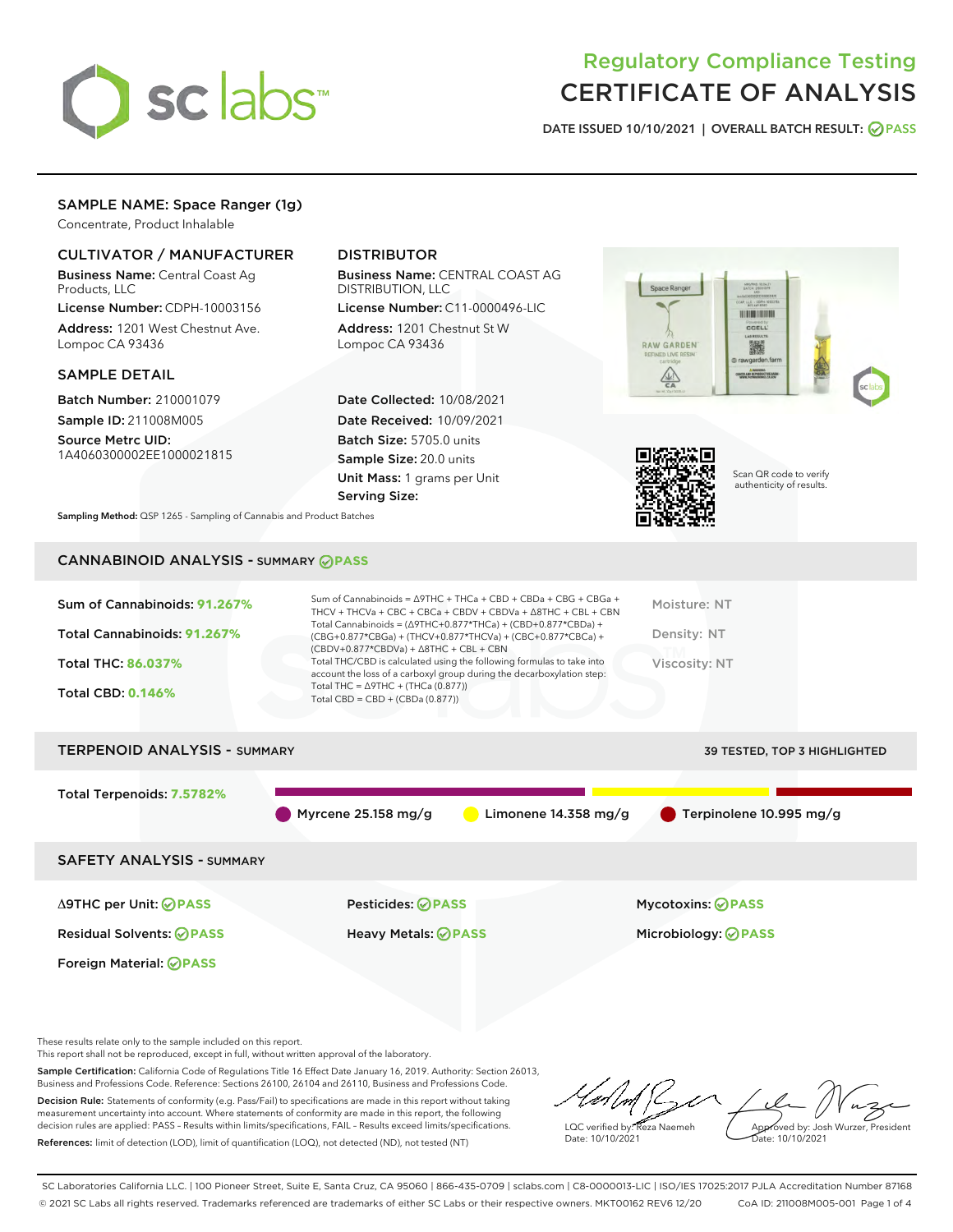



SPACE RANGER (1G) | DATE ISSUED 10/10/2021 | OVERALL BATCH RESULT: @ PASS

#### CANNABINOID TEST RESULTS - 10/09/2021 2 PASS

Tested by high-performance liquid chromatography with diode-array detection (HPLC-DAD). **Method:** QSP 1157 - Analysis of Cannabinoids by HPLC-DAD

#### TOTAL CANNABINOIDS: **91.267%**

Total Cannabinoids (Total THC) + (Total CBD) + (Total CBG) + (Total THCV) + (Total CBC) + (Total CBDV) + ∆8THC + CBL + CBN

TOTAL THC: **86.037%** Total THC (∆9THC+0.877\*THCa)

TOTAL CBD: **0.146%**

Total CBD (CBD+0.877\*CBDa)

TOTAL CBG: 4.194% Total CBG (CBG+0.877\*CBGa)

TOTAL THCV: 0.53% Total THCV (THCV+0.877\*THCVa)

TOTAL CBC: ND Total CBC (CBC+0.877\*CBCa)

TOTAL CBDV: ND Total CBDV (CBDV+0.877\*CBDVa)

| <b>COMPOUND</b>            | LOD/LOQ<br>(mg/g) | <b>MEASUREMENT</b><br><b>UNCERTAINTY</b><br>mg/g | <b>RESULT</b><br>(mg/g) | <b>RESULT</b><br>(%) |
|----------------------------|-------------------|--------------------------------------------------|-------------------------|----------------------|
| <b>A9THC</b>               | 0.06 / 0.26       | ±29.597                                          | 860.37                  | 86.037               |
| <b>CBG</b>                 | 0.06/0.19         | ±1.652                                           | 41.94                   | 4.194                |
| <b>THCV</b>                | 0.1 / 0.2         | ±0.26                                            | 5.3                     | 0.53                 |
| <b>CBN</b>                 | 0.1 / 0.3         | ±0.14                                            | 2.2                     | 0.22                 |
| <b>CBD</b>                 | 0.07/0.29         | ±0.068                                           | 1.46                    | 0.146                |
| $\triangle$ 8THC           | 0.1 / 0.4         | ±0.11                                            | 1.4                     | 0.14                 |
| <b>THCa</b>                | 0.05/0.14         | N/A                                              | <b>ND</b>               | <b>ND</b>            |
| <b>THCVa</b>               | 0.07/0.20         | N/A                                              | <b>ND</b>               | <b>ND</b>            |
| <b>CBDa</b>                | 0.02/0.19         | N/A                                              | <b>ND</b>               | <b>ND</b>            |
| <b>CBDV</b>                | 0.04/0.15         | N/A                                              | <b>ND</b>               | <b>ND</b>            |
| <b>CBDVa</b>               | 0.03/0.53         | N/A                                              | <b>ND</b>               | <b>ND</b>            |
| <b>CBGa</b>                | 0.1/0.2           | N/A                                              | <b>ND</b>               | <b>ND</b>            |
| <b>CBL</b>                 | 0.06 / 0.24       | N/A                                              | <b>ND</b>               | <b>ND</b>            |
| <b>CBC</b>                 | 0.2 / 0.5         | N/A                                              | <b>ND</b>               | <b>ND</b>            |
| <b>CBCa</b>                | 0.07 / 0.28       | N/A                                              | <b>ND</b>               | <b>ND</b>            |
| <b>SUM OF CANNABINOIDS</b> |                   |                                                  | 912.67 mg/g             | 91.267%              |

#### **UNIT MASS: 1 grams per Unit**

| ∆9THC per Unit                                                                            | 1120 per-package limit | 860.37 mg/unit<br><b>PASS</b> |  |  |
|-------------------------------------------------------------------------------------------|------------------------|-------------------------------|--|--|
| <b>Total THC per Unit</b>                                                                 |                        | 860.37 mg/unit                |  |  |
| <b>CBD per Unit</b>                                                                       |                        | $1.46$ mg/unit                |  |  |
| <b>Total CBD per Unit</b>                                                                 |                        | $1.46$ mg/unit                |  |  |
| Sum of Cannabinoids<br>per Unit                                                           |                        | 912.67 mg/unit                |  |  |
| <b>Total Cannabinoids</b><br>per Unit                                                     |                        | 912.67 mg/unit                |  |  |
| <b>MOISTURE TEST RESULT</b><br><b>DENSITY TEST RESULT</b><br><b>VISCOSITY TEST RESULT</b> |                        |                               |  |  |

Not Tested

Not Tested

Not Tested

#### TERPENOID TEST RESULTS - 10/10/2021

Terpene analysis utilizing gas chromatography-flame ionization detection (GC-FID). **Method:** QSP 1192 - Analysis of Terpenoids by GC-FID

| <b>COMPOUND</b>         | LOD/LOQ<br>(mg/g) | <b>MEASUREMENT</b><br><b>UNCERTAINTY</b><br>mg/g | <b>RESULT</b><br>(mg/g)                         | <b>RESULT</b><br>(%) |
|-------------------------|-------------------|--------------------------------------------------|-------------------------------------------------|----------------------|
| <b>Myrcene</b>          | 0.008 / 0.025     | ±0.3245                                          | 25.158                                          | 2.5158               |
| Limonene                | 0.005 / 0.016     | ±0.2053                                          | 14.358                                          | 1.4358               |
| Terpinolene             | 0.008 / 0.026     | ±0.2254                                          | 10.995                                          | 1.0995               |
| $\beta$ Caryophyllene   | 0.004 / 0.012     | ±0.2940                                          | 8.258                                           | 0.8258               |
| Ocimene                 | 0.011 / 0.038     | ±0.1351                                          | 4.208                                           | 0.4208               |
| $\beta$ Pinene          | 0.004 / 0.014     | ±0.0311                                          | 2.704                                           | 0.2704               |
| $\alpha$ Pinene         | 0.005 / 0.017     | ±0.0203                                          | 2.356                                           | 0.2356               |
| $\alpha$ Humulene       | 0.009/0.029       | ±0.0724                                          | 2.256                                           | 0.2256               |
| Linalool                | 0.009 / 0.032     | ±0.0612                                          | 1.610                                           | 0.1610               |
| Fenchol                 | 0.010 / 0.034     | ±0.0231                                          | 0.596                                           | 0.0596               |
| Valencene               | 0.009 / 0.030     | ±0.0368                                          | 0.534                                           | 0.0534               |
| $\alpha$ Phellandrene   | 0.006 / 0.020     | ±0.0044                                          | 0.327                                           | 0.0327               |
| <b>Terpineol</b>        | 0.016 / 0.055     | ±0.0198                                          | 0.322                                           | 0.0322               |
| 3 Carene                | 0.005 / 0.018     | ±0.0040                                          | 0.282                                           | 0.0282               |
| Camphene                | 0.005 / 0.015     | ±0.0031                                          | 0.271                                           | 0.0271               |
| trans-ß-Farnesene       | 0.008 / 0.025     | ±0.0095                                          | 0.269                                           | 0.0269               |
| $\alpha$ Terpinene      | 0.005 / 0.017     | ±0.0039                                          | 0.261                                           | 0.0261               |
| $\gamma$ Terpinene      | 0.006 / 0.018     | ±0.0030                                          | 0.173                                           | 0.0173               |
| Guaiol                  | 0.009 / 0.030     | ±0.0081                                          | 0.171                                           | 0.0171               |
| $\alpha$ Bisabolol      | 0.008 / 0.026     | ±0.0063                                          | 0.118                                           | 0.0118               |
| <b>Borneol</b>          | 0.005 / 0.016     | ±0.0046                                          | 0.110                                           | 0.0110               |
| Fenchone                | 0.009 / 0.028     | ±0.0029                                          | 0.101                                           | 0.0101               |
| Caryophyllene<br>Oxide  | 0.010 / 0.033     | ±0.0033                                          | 0.072                                           | 0.0072               |
| p-Cymene                | 0.005 / 0.016     | ±0.0017                                          | 0.064                                           | 0.0064               |
| Sabinene                | 0.004 / 0.014     | ±0.0007                                          | 0.055                                           | 0.0055               |
| Sabinene Hydrate        | 0.006 / 0.022     | ±0.0015                                          | 0.040                                           | 0.0040               |
| Eucalyptol              | 0.006 / 0.018     | ±0.0010                                          | 0.038                                           | 0.0038               |
| Citronellol             | 0.003 / 0.010     | ±0.0017                                          | 0.035                                           | 0.0035               |
| <b>Geranyl Acetate</b>  | 0.004 / 0.014     | ±0.0012                                          | 0.028                                           | 0.0028               |
| Nerol                   | 0.003/0.011       | ±0.0005                                          | 0.012                                           | 0.0012               |
| Geraniol                | 0.002 / 0.007     | N/A                                              | <loq< th=""><th><loq< th=""></loq<></th></loq<> | <loq< th=""></loq<>  |
| Nerolidol               | 0.009 / 0.028     | N/A                                              | <loq< th=""><th><loq< th=""></loq<></th></loq<> | <loq< th=""></loq<>  |
| (-)-Isopulegol          | 0.005 / 0.016     | N/A                                              | ND                                              | <b>ND</b>            |
| Camphor                 | 0.006 / 0.019     | N/A                                              | <b>ND</b>                                       | <b>ND</b>            |
| Isoborneol              | 0.004 / 0.012     | N/A                                              | <b>ND</b>                                       | <b>ND</b>            |
| Menthol                 | 0.008 / 0.025     | N/A                                              | ND                                              | <b>ND</b>            |
| $R-(+)$ -Pulegone       | 0.003 / 0.011     | N/A                                              | <b>ND</b>                                       | <b>ND</b>            |
| $\alpha$ Cedrene        | 0.005 / 0.016     | N/A                                              | ND                                              | ND                   |
| Cedrol                  | 0.008 / 0.027     | N/A                                              | <b>ND</b>                                       | <b>ND</b>            |
| <b>TOTAL TERPENOIDS</b> |                   |                                                  | 75.782 mg/g                                     | 7.5782%              |

SC Laboratories California LLC. | 100 Pioneer Street, Suite E, Santa Cruz, CA 95060 | 866-435-0709 | sclabs.com | C8-0000013-LIC | ISO/IES 17025:2017 PJLA Accreditation Number 87168 © 2021 SC Labs all rights reserved. Trademarks referenced are trademarks of either SC Labs or their respective owners. MKT00162 REV6 12/20 CoA ID: 211008M005-001 Page 2 of 4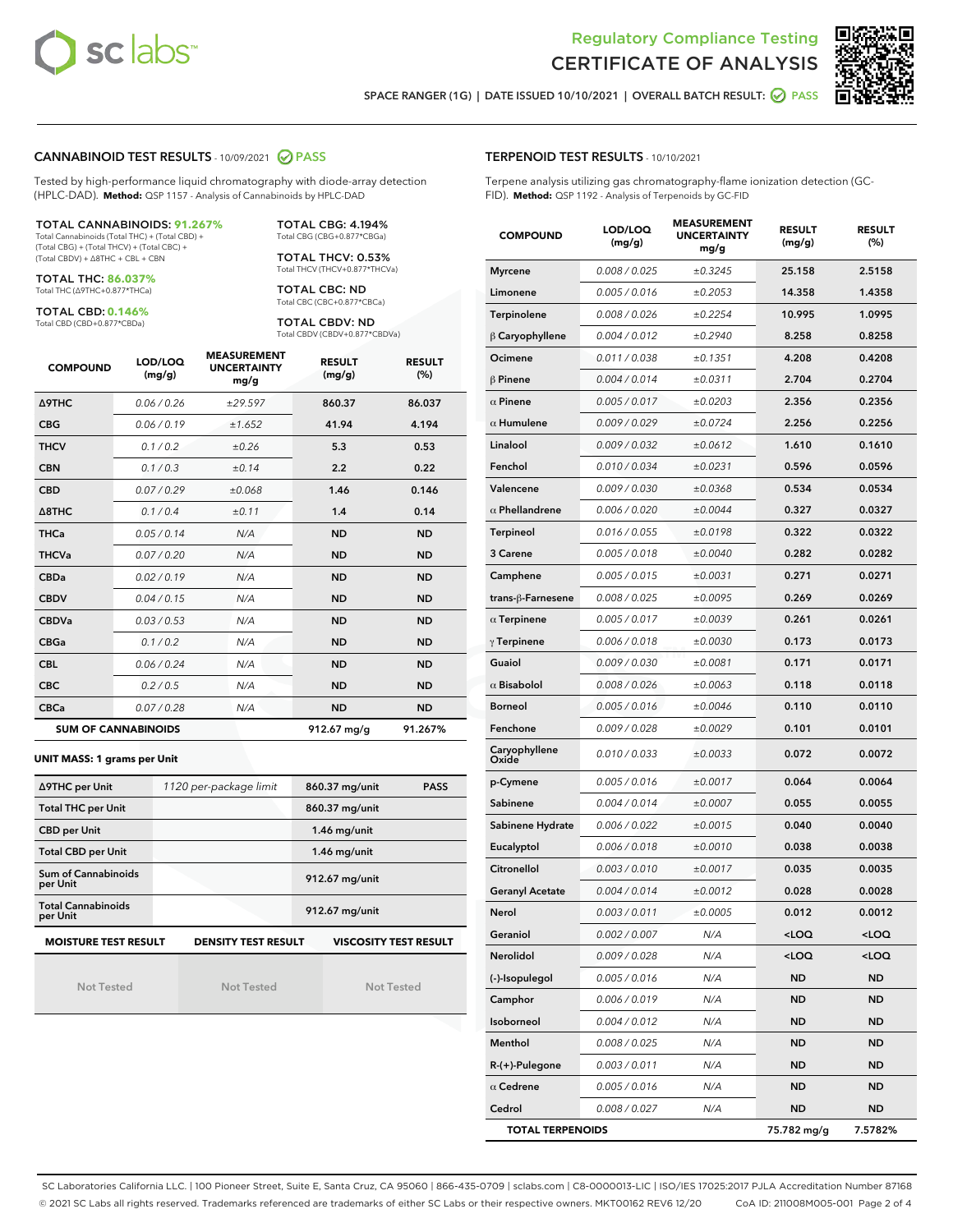



SPACE RANGER (1G) | DATE ISSUED 10/10/2021 | OVERALL BATCH RESULT:  $\bigcirc$  PASS

# CATEGORY 1 PESTICIDE TEST RESULTS - 10/10/2021 2 PASS

Pesticide and plant growth regulator analysis utilizing high-performance liquid chromatography-mass spectrometry (HPLC-MS) or gas chromatography-mass spectrometry (GC-MS). \*GC-MS utilized where indicated. **Method:** QSP 1212 - Analysis of Pesticides and Mycotoxins by LC-MS or QSP 1213 - Analysis of Pesticides by GC-MS

| <b>COMPOUND</b>             | LOD/LOQ<br>$(\mu g/g)$ | <b>ACTION</b><br><b>LIMIT</b><br>$(\mu g/g)$ | <b>MEASUREMENT</b><br><b>UNCERTAINTY</b><br>µg/g | <b>RESULT</b><br>$(\mu g/g)$ | <b>RESULT</b> |
|-----------------------------|------------------------|----------------------------------------------|--------------------------------------------------|------------------------------|---------------|
| Aldicarb                    | 0.03/0.08              | $>$ LOD                                      | N/A                                              | <b>ND</b>                    | <b>PASS</b>   |
| Carbofuran                  | 0.02 / 0.05            | $\ge$ LOD                                    | N/A                                              | <b>ND</b>                    | <b>PASS</b>   |
| Chlordane*                  | 0.03/0.08              | $>$ LOD                                      | N/A                                              | <b>ND</b>                    | <b>PASS</b>   |
| Chlorfenapyr*               | 0.03/0.10              | $\ge$ LOD                                    | N/A                                              | <b>ND</b>                    | <b>PASS</b>   |
| Chlorpyrifos                | 0.02 / 0.06            | $\ge$ LOD                                    | N/A                                              | <b>ND</b>                    | <b>PASS</b>   |
| Coumaphos                   | 0.02 / 0.07            | $\ge$ LOD                                    | N/A                                              | <b>ND</b>                    | <b>PASS</b>   |
| Daminozide                  | 0.02 / 0.07            | $\ge$ LOD                                    | N/A                                              | <b>ND</b>                    | <b>PASS</b>   |
| <b>DDVP</b><br>(Dichlorvos) | 0.03/0.09              | $\ge$ LOD                                    | N/A                                              | <b>ND</b>                    | <b>PASS</b>   |
| <b>Dimethoate</b>           | 0.03 / 0.08            | $\ge$ LOD                                    | N/A                                              | <b>ND</b>                    | <b>PASS</b>   |
| Ethoprop(hos)               | 0.03/0.10              | $\ge$ LOD                                    | N/A                                              | <b>ND</b>                    | <b>PASS</b>   |
| Etofenprox                  | 0.02 / 0.06            | $\ge$ LOD                                    | N/A                                              | <b>ND</b>                    | <b>PASS</b>   |
| Fenoxycarb                  | 0.03 / 0.08            | $\ge$ LOD                                    | N/A                                              | <b>ND</b>                    | <b>PASS</b>   |
| Fipronil                    | 0.03/0.08              | $>$ LOD                                      | N/A                                              | <b>ND</b>                    | <b>PASS</b>   |
| Imazalil                    | 0.02 / 0.06            | $\ge$ LOD                                    | N/A                                              | <b>ND</b>                    | <b>PASS</b>   |
| Methiocarb                  | 0.02 / 0.07            | $\ge$ LOD                                    | N/A                                              | <b>ND</b>                    | <b>PASS</b>   |
| Methyl<br>parathion         | 0.03/0.10              | $\ge$ LOD                                    | N/A                                              | <b>ND</b>                    | <b>PASS</b>   |
| <b>Mevinphos</b>            | 0.03/0.09              | $\ge$ LOD                                    | N/A                                              | <b>ND</b>                    | <b>PASS</b>   |
| Paclobutrazol               | 0.02 / 0.05            | $>$ LOD                                      | N/A                                              | <b>ND</b>                    | <b>PASS</b>   |
| Propoxur                    | 0.03/0.09              | $\ge$ LOD                                    | N/A                                              | <b>ND</b>                    | <b>PASS</b>   |
| Spiroxamine                 | 0.03 / 0.08            | $\ge$ LOD                                    | N/A                                              | <b>ND</b>                    | <b>PASS</b>   |
| Thiacloprid                 | 0.03/0.10              | $\ge$ LOD                                    | N/A                                              | <b>ND</b>                    | <b>PASS</b>   |

#### CATEGORY 2 PESTICIDE TEST RESULTS - 10/10/2021 @ PASS

| <b>COMPOUND</b>          | LOD/LOQ<br>$(\mu g/g)$ | <b>ACTION</b><br><b>LIMIT</b><br>$(\mu g/g)$ | <b>MEASUREMENT</b><br><b>UNCERTAINTY</b><br>$\mu$ g/g | <b>RESULT</b><br>$(\mu g/g)$ | <b>RESULT</b> |
|--------------------------|------------------------|----------------------------------------------|-------------------------------------------------------|------------------------------|---------------|
| Abamectin                | 0.03/0.10              | 0.1                                          | N/A                                                   | <b>ND</b>                    | <b>PASS</b>   |
| Acephate                 | 0.02/0.07              | 0.1                                          | N/A                                                   | <b>ND</b>                    | <b>PASS</b>   |
| Acequinocyl              | 0.02/0.07              | 0.1                                          | N/A                                                   | <b>ND</b>                    | <b>PASS</b>   |
| Acetamiprid              | 0.02/0.05              | 0.1                                          | N/A                                                   | <b>ND</b>                    | <b>PASS</b>   |
| Azoxystrobin             | 0.02/0.07              | 0.1                                          | N/A                                                   | <b>ND</b>                    | <b>PASS</b>   |
| <b>Bifenazate</b>        | 0.01/0.04              | 0.1                                          | N/A                                                   | <b>ND</b>                    | <b>PASS</b>   |
| <b>Bifenthrin</b>        | 0.02 / 0.05            | 3                                            | N/A                                                   | <b>ND</b>                    | <b>PASS</b>   |
| <b>Boscalid</b>          | 0.03/0.09              | 0.1                                          | N/A                                                   | <b>ND</b>                    | <b>PASS</b>   |
| Captan                   | 0.19/0.57              | 0.7                                          | N/A                                                   | <b>ND</b>                    | <b>PASS</b>   |
| Carbaryl                 | 0.02/0.06              | 0.5                                          | N/A                                                   | <b>ND</b>                    | <b>PASS</b>   |
| Chlorantranilip-<br>role | 0.04/0.12              | 10                                           | N/A                                                   | <b>ND</b>                    | <b>PASS</b>   |
| Clofentezine             | 0.03/0.09              | 0.1                                          | N/A                                                   | <b>ND</b>                    | <b>PASS</b>   |

| <b>CATEGORY 2 PESTICIDE TEST RESULTS</b> - 10/10/2021 continued |  |  |
|-----------------------------------------------------------------|--|--|
|                                                                 |  |  |

| <b>COMPOUND</b>               | LOD/LOQ<br>$(\mu g/g)$ | <b>ACTION</b><br>LIMIT<br>(µg/g) | <b>MEASUREMENT</b><br><b>UNCERTAINTY</b><br>µg/g | <b>RESULT</b><br>$(\mu g/g)$ | <b>RESULT</b> |
|-------------------------------|------------------------|----------------------------------|--------------------------------------------------|------------------------------|---------------|
| Cyfluthrin                    | 0.12 / 0.38            | $\overline{2}$                   | N/A                                              | <b>ND</b>                    | <b>PASS</b>   |
| Cypermethrin                  | 0.11/0.32              | 1                                | N/A                                              | <b>ND</b>                    | <b>PASS</b>   |
| Diazinon                      | 0.02 / 0.05            | 0.1                              | N/A                                              | <b>ND</b>                    | <b>PASS</b>   |
| Dimethomorph                  | 0.03 / 0.09            | $\overline{2}$                   | N/A                                              | <b>ND</b>                    | <b>PASS</b>   |
| Etoxazole                     | 0.02 / 0.06            | 0.1                              | N/A                                              | <b>ND</b>                    | <b>PASS</b>   |
| Fenhexamid                    | 0.03 / 0.09            | 0.1                              | N/A                                              | <b>ND</b>                    | <b>PASS</b>   |
| Fenpyroximate                 | 0.02 / 0.06            | 0.1                              | N/A                                              | <b>ND</b>                    | <b>PASS</b>   |
| Flonicamid                    | 0.03 / 0.10            | 0.1                              | N/A                                              | <b>ND</b>                    | <b>PASS</b>   |
| Fludioxonil                   | 0.03 / 0.10            | 0.1                              | N/A                                              | <b>ND</b>                    | <b>PASS</b>   |
| Hexythiazox                   | 0.02 / 0.07            | 0.1                              | N/A                                              | <b>ND</b>                    | <b>PASS</b>   |
| Imidacloprid                  | 0.04 / 0.11            | 5                                | N/A                                              | <b>ND</b>                    | <b>PASS</b>   |
| Kresoxim-methyl               | 0.02 / 0.07            | 0.1                              | N/A                                              | <b>ND</b>                    | <b>PASS</b>   |
| Malathion                     | 0.03 / 0.09            | 0.5                              | N/A                                              | <b>ND</b>                    | <b>PASS</b>   |
| Metalaxyl                     | 0.02 / 0.07            | $\overline{c}$                   | N/A                                              | <b>ND</b>                    | <b>PASS</b>   |
| Methomyl                      | 0.03 / 0.10            | 1                                | N/A                                              | <b>ND</b>                    | <b>PASS</b>   |
| Myclobutanil                  | 0.03 / 0.09            | 0.1                              | N/A                                              | <b>ND</b>                    | <b>PASS</b>   |
| Naled                         | 0.02 / 0.07            | 0.1                              | N/A                                              | <b>ND</b>                    | <b>PASS</b>   |
| Oxamyl                        | 0.04 / 0.11            | 0.5                              | N/A                                              | ND                           | <b>PASS</b>   |
| Pentachloronitro-<br>benzene* | 0.03 / 0.09            | 0.1                              | N/A                                              | <b>ND</b>                    | <b>PASS</b>   |
| Permethrin                    | 0.04/0.12              | 0.5                              | N/A                                              | <b>ND</b>                    | <b>PASS</b>   |
| Phosmet                       | 0.03 / 0.10            | 0.1                              | N/A                                              | <b>ND</b>                    | <b>PASS</b>   |
| Piperonylbu-<br>toxide        | 0.02 / 0.07            | 3                                | N/A                                              | <b>ND</b>                    | <b>PASS</b>   |
| Prallethrin                   | 0.03 / 0.08            | 0.1                              | N/A                                              | <b>ND</b>                    | <b>PASS</b>   |
| Propiconazole                 | 0.02 / 0.07            | 0.1                              | N/A                                              | <b>ND</b>                    | <b>PASS</b>   |
| Pyrethrins                    | 0.04 / 0.12            | 0.5                              | N/A                                              | <b>ND</b>                    | <b>PASS</b>   |
| Pyridaben                     | 0.02 / 0.07            | 0.1                              | N/A                                              | <b>ND</b>                    | <b>PASS</b>   |
| Spinetoram                    | 0.02 / 0.07            | 0.1                              | N/A                                              | <b>ND</b>                    | <b>PASS</b>   |
| Spinosad                      | 0.02 / 0.07            | 0.1                              | N/A                                              | <b>ND</b>                    | <b>PASS</b>   |
| Spiromesifen                  | 0.02 / 0.05            | 0.1                              | N/A                                              | ND                           | <b>PASS</b>   |
| Spirotetramat                 | 0.02 / 0.06            | 0.1                              | N/A                                              | <b>ND</b>                    | <b>PASS</b>   |
| Tebuconazole                  | 0.02 / 0.07            | 0.1                              | N/A                                              | <b>ND</b>                    | <b>PASS</b>   |
| Thiamethoxam                  | 0.03 / 0.10            | 5                                | N/A                                              | <b>ND</b>                    | <b>PASS</b>   |
| Trifloxystrobin               | 0.03 / 0.08            | 0.1                              | N/A                                              | <b>ND</b>                    | <b>PASS</b>   |

SC Laboratories California LLC. | 100 Pioneer Street, Suite E, Santa Cruz, CA 95060 | 866-435-0709 | sclabs.com | C8-0000013-LIC | ISO/IES 17025:2017 PJLA Accreditation Number 87168 © 2021 SC Labs all rights reserved. Trademarks referenced are trademarks of either SC Labs or their respective owners. MKT00162 REV6 12/20 CoA ID: 211008M005-001 Page 3 of 4